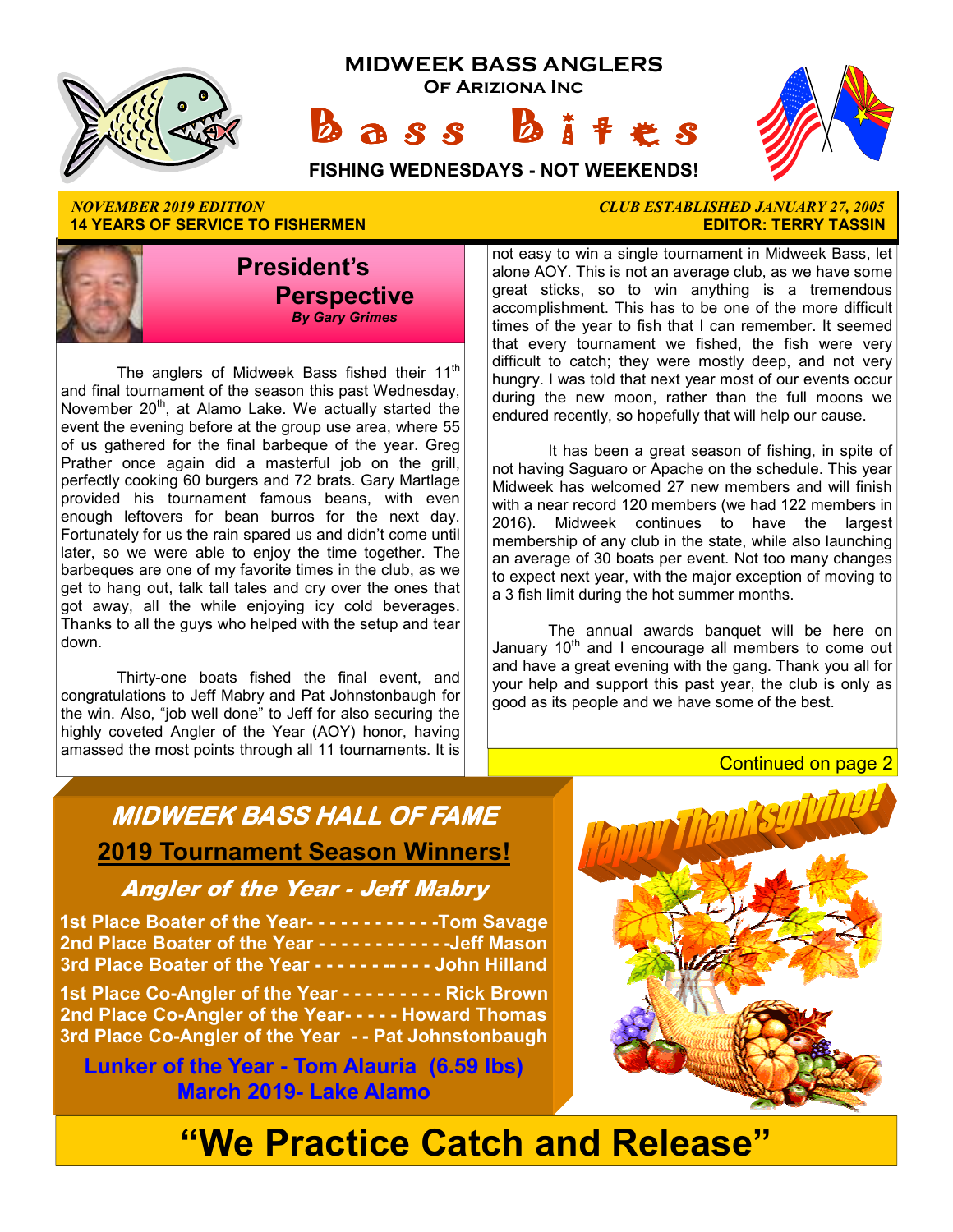

**Tournament Report Lake Alamo November 20, 2018**

### **Jeff Mabry & Pat Johnstonbaugh Wrap-up The Year With 1st Place Overall and 1st Place Big Fish**

Taking home **1st Place, Team Jeff Mabry & Pat Johnstonbaugh** brought to the scales the winning creel of five bass weighing 10.68 lbs. Jeff's 2.90 lb bass took **1st Place Big Bass** honors for the tournament.

*Jeff Mabry*: Alamo Lake in November and rain. Believe it or not this is the second time I have had that scenario and the second time I won the tournament. Good rain gear is worth every penny the one time every four years we need it.

 I fished a team tournament a couple of weeks ago and realized the fishing was going to be tough, but not this tough. There were some good bags that day including Clinton Bell fishing by himself. The bite changed a bunch in the last two weeks and catching real fish was a challenge. Pat Johnstonbaugh and I prefished Sunday and Tuesday. Sunday we managed 6 fish, but my secret was going to be a buzz bait in the backs of coves in the afternoon. That didn't work! Tuesday we only had 3 fish and all I figured out was that you could catch them on nearly anything, but they were few and far between and getting a limit of real fish was going to be an issue.

 Game day we were boat 18 and my start spot was close to the ramp. I put it on plane for 10 seconds and pulled up to my spot. I threw out my jig and started getting the boat adjusted so we could both reach all of the target areas and not have to move. When I picked up my jig I felt weight and set the hook. Our first fish was landed as the last boats started heading for their first fishing spots. I positioned the boat and turned on Spot Lock. We didn't move for at least an hour and a half and had 4 real fish in the boat ranging from 1.5 to 2 lbs. I caught 3 on the jig and Pat put in another bass on a swimbait with an

## **Next Meeting - Next Tournament**

Our next club meeting for 2019 is scheduled for **Wednesday, 4 December** starting at 8:00 AM, at **Deer Valley Airport Restaurant** (one mile north off I-101 at the intersection of 7th Ave & Deer Valley Road). We hope you will come early and have breakfast together.

The next club points tournament is scheduled for **Lake Bartlett** on **15 January 2020.** Club headquarters and weigh-in location will be announced. Tournament hours: **Safe Light to 3:00 PM.**

underspin. We finally moved the boat around and tried other spots I had marked in that area, but couldn't manage a limit there.

 From there I took the A-rig and started throwing in shallow areas with stick ups. Pat threw a number of baits following me. After an hour or so I picked up our  $5<sup>th</sup>$ fish on one small stick up. It happened to be the big fish of the tournament and we had an audience close by to witness it. I continued to throw the A-rig shallow and the jig deep the rest of the day. Pat fished from behind throwing reaction lures when we were moving and jigs and Texas rigs on the bottom when we weren't. He finally picked up our  $6<sup>th</sup>$  and last fish of the day on a spinner bait on one of the flats across from the ramp. It was a nice 2  $\frac{1}{4}$  pound fish to give us a  $\frac{3}{4}$  pound upgrade and seal the victory.

 A huge shout out to the weigh-in crew for always coming in a bit early and getting set up. I can't remember a tournament, this season, where I ever had to wait in line to get my fish weighed.

 I want to thank all of my co-anglers for this season. In looking back at the four tournaments I won, co-anglers weighed fish in all 4 events. In 3 of the 4 I wouldn't have won without my co-angler's catches. Thanks Jason Stanton, Bob Jolley, Floyd Vaughn, Pat Johnstonbaugh, and all of the other co-anglers that contributed to my weight this year. I would also like to thank Gary Martlage, Tom Savage, Terry Johnson and everyone else in on the "you are disqualified for missing the meeting" joke. I was about ready to explode. Lastly I would like to congratulate Rick Brown and Tom Savage on a great year. They both set the bar pretty high which pushed me to catch them.

 Terry Tassin thanks for doing all you do and keeping everyone in the loop!

*Pat Johnstonbaugh*: I became acclimated to tropical and hot weather early in life so anything below 60 degrees is cold to me! When I told my wife that we would be fishing in "arctic winds with torrential downpours", she promised to thaw me out when I got home! I could only laugh at myself when I saw Jeff Mabry was wearing



*1st Place Overall & 1stPl BF - Jeff Mabry & Pat Johnstonbaugh*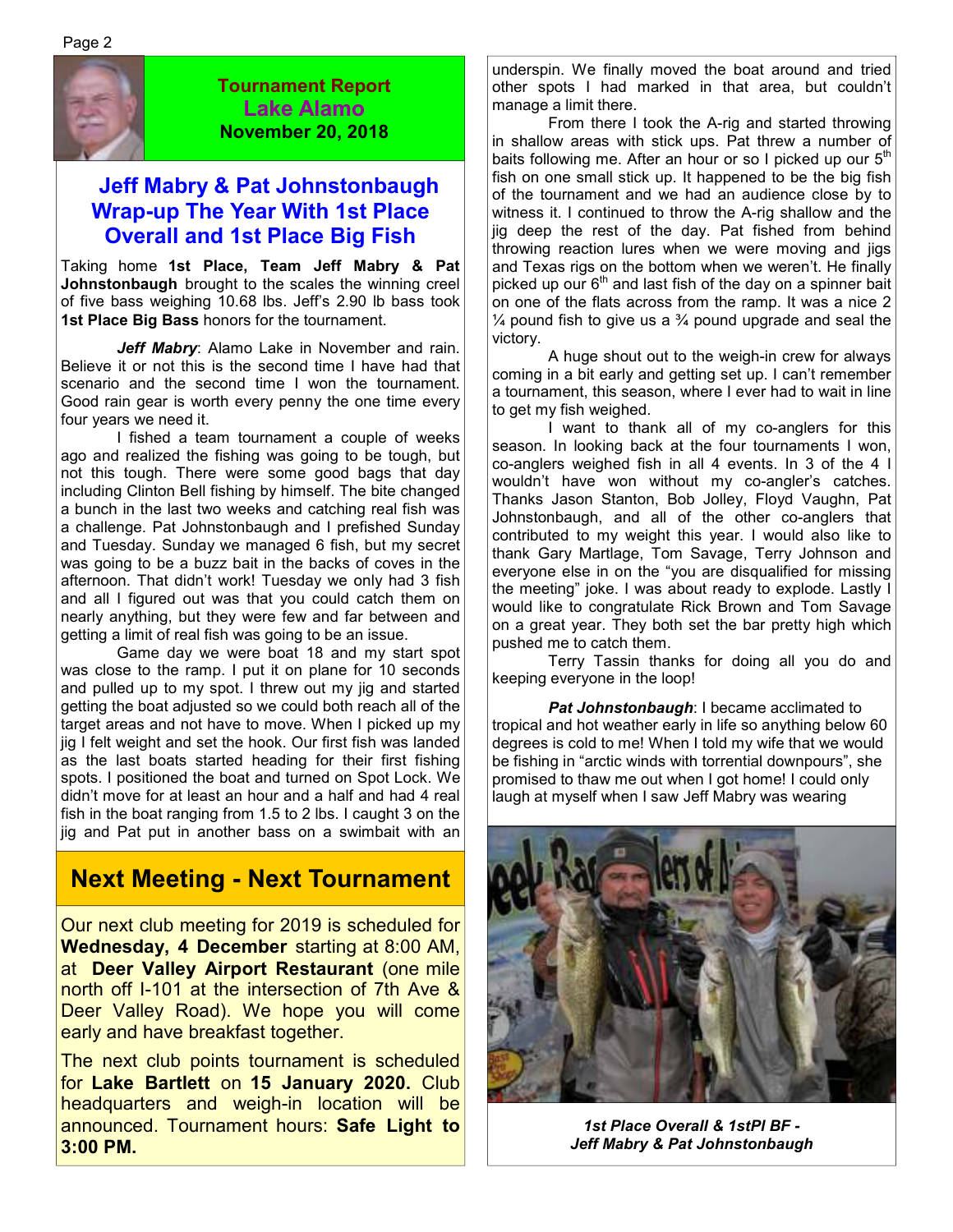shorts in the morning during the tournament. Thankfully, things started to heat up as Jeff put us on the fish at several of his favorite spots. His jig bite was working, while I caught a keeper dragging a full size Keitech with an underspin. Unlike our prefishing on Sunday and Tuesday which only netted 6 fish and 3 fish respectively, on game day we avoided catching any dinks. Earlier, Jeff threw reaction baits while I was flipping Hula Grubs and Senkos which had worked previously. He was successful and caught one just short of 3 lbs while I was not having much success. It appeared that things had changed from Tuesday to Wednesday. I changed to a spinner bait and caught a 2 plus pound fish. We ended up catching 6 fish total.

 Jeff was a model boater – he applied his experience successfully, shared his knowledge with his co-angler, and even emptied 3 compartments in the boat to allow me to put my rods, tackle bag, and stuff away so that I wasn't cramped; some how the cold and rain wasn't so bad after all. It was November of 2018 when I fished my 1<sup>st</sup> tourney with Midweek Bass and it was nice of the group to gift me a  $1<sup>st</sup>$  place trophy on my one year anniversary. Once again the staff amazed with a great cookout, a challenging but fun event and a dedication that would make any angler feel welcome. Thanks guys for a great year and congrats to Jeff Mabry for earning AOY.

#### **Team Steve Grier & Floyd Vaughan Fish Shallow Win 2nd Place Overall**

In **2nd Place** Team **Steve Grier & Floyd Vaughan** weighed five bass for a total weight of 10.22 lbs.

*Steve Grier:* Congratulations to Jeff and Pat on a great job. Floyd Vaughan and I started in a cove near the Cholla ramp where I caught a good fish near shallow cover pre-fishing on the weekend. I didn't find much else on Tuesday so we headed for the cove. I started with a spinnerbait but didn't get any bites. I picked up a Texasrigged brush hog (green pumpkin candy) and started pitching green bushes in 3-5 feet of water. Over the next hour we caught 2 fish over 2 lbs. We decided to try and fill out our limit fishing secondary points in coves where I had some bites in pre-fish or we had previous success. By 11:00 we had caught 1 small fish. After an hour for a motor repair we decided to head to the river to see if we could duplicate our morning success. (Many thanks go to Floyd who knew exactly what to do in response to the "low oil" alarm and got the issue resolved so we could continue fishing without risking damage to the motor). We went to an area on the north side of the lake where I had also caught fish on the weekend. There was not a single boat in sight when we got there. We managed to catch 5 more fish over the next 3 hours to fill out our limit including a 2.5 lb big fish. The fish were caught pitching trees and brush in 3 to 5 feet of water. We pitched several different baits but all the fish were caught on green pumpkin candy or watermelon candy brush hogs. I thoroughly enjoyed fishing with Floyd, we had a great time and I look forward to doing it again.

A big shout out goes to Jeff Mabry and Pat



*2nd Place Steve Grier & Floyd Vaughan*

Johnstonbaugh for their  $1<sup>st</sup>$  Place finish. When I did a walk around my boat prior to heading home I discovered the bearing cap gone, grease all over the inside of the wheel, and the bearing trashed on one of the wheels. No way could I tow the trailer. Jeff and Pat were the only ones left in the Cholla parking lot. They helped me brainstorm options including strapping the axle to the frame and driving it home on 3 wheels (something I have actually done with a previous boat, from Alamo no less) or try to replace the bearing since Jeff had some bearings in his truck. We decided to try and replace the bearing, not knowing for sure if we had all the right tools. When we got the tire off, we discovered the axle on this Ranger trailer is bolted to the frame, something I had not noticed previously, probably because I didn't have a need to know. We abandoned the bearing replacement option and I drove it home on 3 wheels at 45 mph without incident. I'm very grateful to Jeff and Pat for staying, rolling up their sleeves and helping me get to a workable safe resolution. Thanks guys!

*Floyd Vaughan*: I'd like to start by thanking Steve Grier. I was a bit under the weather and he took the reins of his beautiful boat and put us on fish. He led the way to a great second place finish right behind – I can't remember - some rookie named Jeff I think; anyway, all our fish were caught shallow in less than 10 feet of water, close to heavy cover, and required very meticulous bait placement. All of the fish we caught were of good size but only caught 9 fish all day. Congrats to Jeff Mabry and Pat Johnstonbaugh for their win.

#### **David Baca & Doyle Wofford Work Dam Area For 3rd Place**

Team **David Baca & Doyle Wofford** weighed five bass for 8.72 pounds and took home **Third Place** honors.

 *David Baca*: First of all a big hats-off to those who volunteered to work in the messy weather to prepare and do the weigh-in and a great job at that. It is one thing to be fishing in the yucky weather but the work was really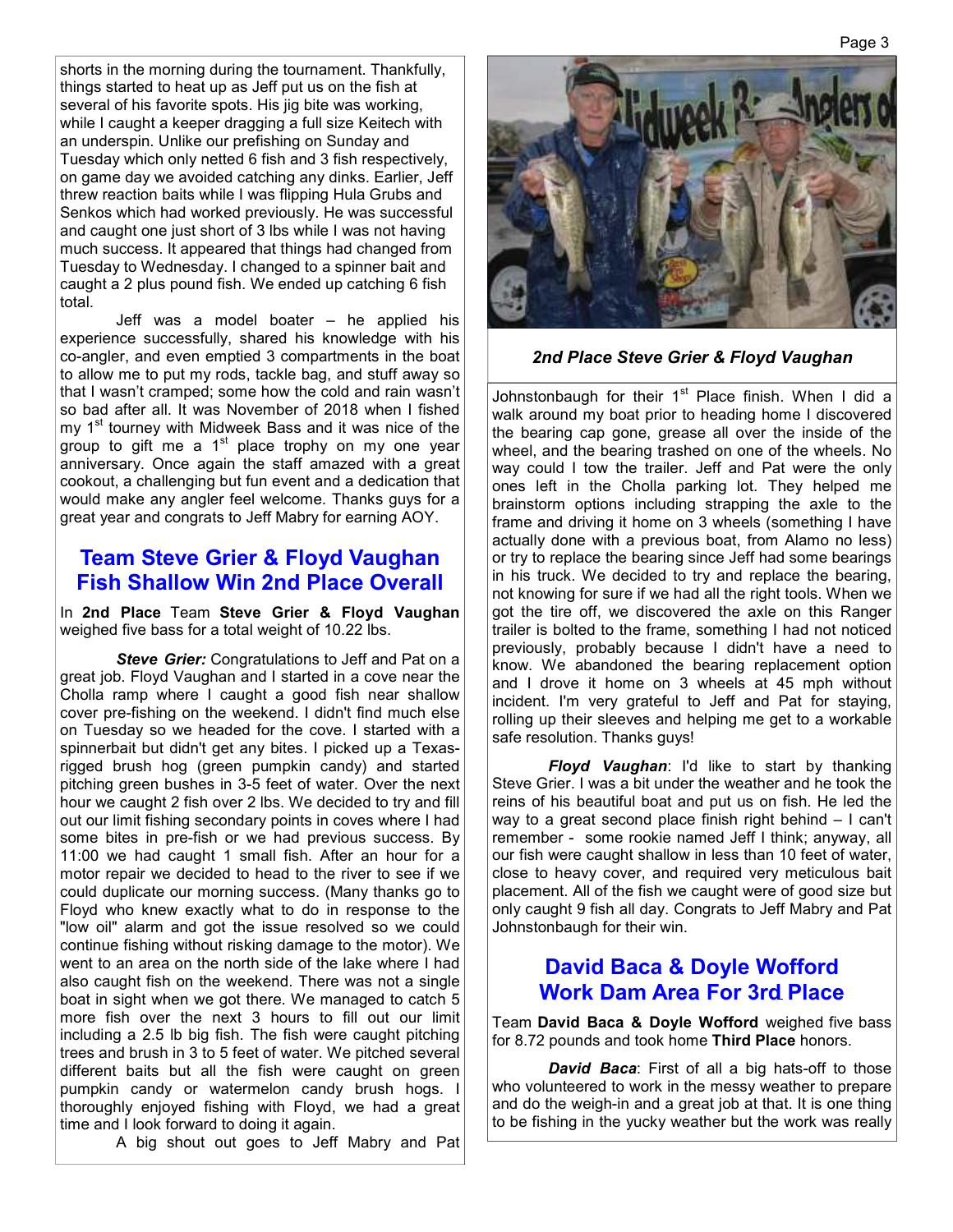Page 4



*3rd Place David Baca & Doyle Wofford*

a great dedication. Another hats-off to Jeff Mabry and Pat Johnstonbaugh for the winning sack on a tough day. I had another great fishing partner, Doyle Wofford, who had a great attitude and is a great fisherman to spend a somewhat difficult day of fishing. We started out in the dam area and started catching very small fish which we fortunately were able to cull a few times by the end of the day. Thanks Doyle for a great job! All of the fish that we weighed were caught on Yamamoto spider jigs in 30 to 40 feet of water. We both just caught enough fish at a pace that did help us to keep our thoughts off our wet feet, and at times the rest of our bodies.

 *Doyle Wofford*: I decided to fish as a co-angler for this tourney because I wanted to take my trailer to camp in comfort and I'm sure glad I did! I was lucky enough to draw David Baca and was told by several folks to be sure and take notes. Dave is an excellent fisherman and I was able to learn quite a bit during pre-fish and the day of the tourney. We concentrated on the dam end of the lake throwing jigs in fairly deep water. I caught the first fish of the day on a baby brush hog on a drop shot rig but decided to take Dave's lead and stick to fishing Yamamoto grubs for the rest of the day. Dave caught most of the fish but I was lucky enough to catch a few as well. Thanks for patiently answering all my questions Dave.

 I'd also like to congratulate the winners and thank the team that put together an outstanding dinner on Tuesday night. I had a great time and hope to fish all the events next year. I hope everyone has a great Thanksgiving and Merry Christmas to all!



#### **Money Matters**  *By John Reichard*

 Here we go again! We find ourselves with **NO** 5lb Pot winner at the last tournament of the year so now the pot is open to all club members as we start a new year of competition. If you were in the Pot before and for some reason you dropped out you can now get back in by paying the amount back to the month you were last in the Pot. If you have not been in the Pot because you are a new club member or you just did not get in the pot this past year, you now can back pay to April (\$40) to be in the pot. The back cash has to be paid to the treasurer at one of the next two club meetings or mail a check to the treasurer. To all members I recommend you pay \$55 for the whole year in order not to drop out of the pot because you miss a tournament or you just forget to enter.

#### **Team John Hilland & Kevin Russell Fish Deep For 4th Place**

Taking home **4th Place,** Team **John Hilland & Kevin Russell** weighed five fish for a total weight of 7.38 pounds.

 *John Hilland*: Congrats to Jeff and Pat; way to put it together and get a win. I'd also like to congratulate Jeff on his Angler of the Year win, well deserved. I had the good fortune of being drawn with Kevin Russell, great draw for me as we fish very similar and work good together. We prefished on Tuesday from river to dam and used the whole day to try and get a clue on a pattern. We found the bait to be thick around the 30 to 40 foot depth in certain areas and used the graph to find fish below the bait. Once we saw a fish we would slow drag a jig and drop shot through the area. We decided this would be the plan for game day. On our first spot we were able to put 4 small keepers in the boat on a jig in the first two hours. Kevin caught the  $5<sup>th</sup>$  fish on a DS just down the bank and we were on the move to try and find something a little bigger. Most of the rest of the day was spent fishing deep off points where we culled up 2 times and with an hour or so left we went back to our starting spot. Fish had moved back in the area which allowed us to cull a few more times for our final bag. Almost all of our fish came on a jig or shad colored drop shot worm. Thanks to the crew for the burgers and brats and another great year in the books. Happy Holidays, see ya'll next year!



*4th Place John Hilland & Kevin Russell*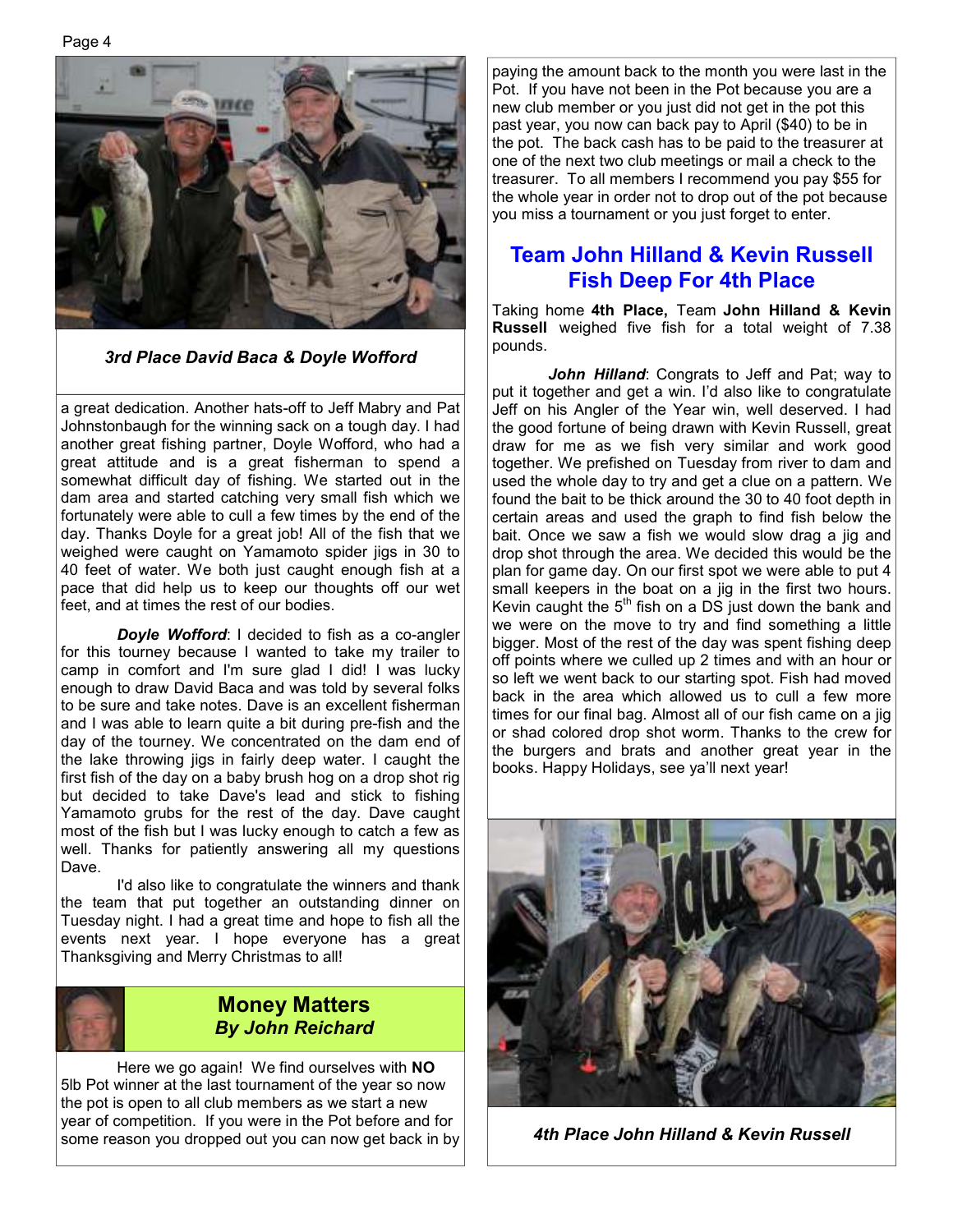#### **Lester Rapp & Rick Knight Tune-up Lizard For 5th Place**

A five fish bag weighing 7.11 lbs was enough to earn Team **Lester Rapp & Rick Knight** the **5th Place** money.

 *Rick Knight & Lester Rapp*: Lester and I want to thank everyone who works hard every month coordinating the Midweek Bass Anglers of AZ tournaments. It was another great year! I was paired with Lester Rapp and what a great guy to fish with, especially in the wind and rain. We pre-fished together part of Monday and on Tuesday. It was tough finding those big fish, but lots of little ones found their way to us. We just could not find the big bass we knew are in Alamo Lake.

 Early Wednesday morning, we asked each other, "Where do you want to start?" Well we decided to start the day across from Cholla ramp on the points. We were throwing everything in our arsenal from top water, cranks, drop shot, and brush hogs with very little luck. We came across a point that showed a lot of fish, so we went to a Zoom Watermelon Candy Lizard. We dressed it up a little by dipping the tail in chartreuse garlic and salt and then added some good smelling cologne. It must have made a good smelling, nice looking lizard, because we landed 2 decent fish on that point. Then the wind decided to blow and it was all Lester could do to keep the boat close to where we wanted to fish, so we headed to the other side of the lake. We finally ended up in the cove near the main launch ramp and the rain started. We worked our way around in the rain and picked up another decent bass on a white crank bait out of this cove. But with the rain, the wind died down and we went back to the points on the other side of the lake again and "bam" we landed 2 more for our limit on that sexy lizard. We fished mostly in 15 to 20 feet of water and it paid off for us.

 It was an honor to fish with Lester Rapp. I hope I have a chance to fish with him again next year. We had a great time and learned a lot from each other. Looking forward to another great year!

#### **Team Tom Alauria & Jeff Utton Spoon Up 6th Place**

Team **Tom Alauria & Jeff Utton** weighed five bass for 6.73 pounds and took home **6th Place** honors.

 *Tom Alauria*: I have a lot of people to congratulate and thank. First I want to congratulate Jeff and Pat. I also want to congratulate Tom Savage, Rick Brown, and Jeff Mabry for 1st place Boater, and Coangler and Angler of the Year. I want to thank the tournament committee for another great meal and also for waiting until it was safe before starting the tournament. I also want to thank my co-angler Jeff Utton. It was a pleasure to fish with him and I hope to do so again. Finally I want thank Vern Ridgway for giving me the part I needed for my motor. For this tournament I found catchable fish in 25 feet of water. I called my partner and told him to buy some spoons and not to tell his dad Greg. We ended up catching a lot of fish and culling several



*6th Place Tom Alauria & Jeff Utton* 

times. Even with all the rain and motor problems I had a great time.

 *Jeff Utton*: First off, I would like to thank Midweek Bass and the tournament crew for putting on a fun, all be it cold and wet, event. I also want to extend my congratulations to Jeff and Pat for their first place finish.

 For this event I was lucky to get paired with Tom Alauria who did the real work for this tournament. Tom headed to the lake on Sunday and had three days to figure them out. By the time I joined him Tuesday midmorning he had already found a pattern and had a good bag of fish going. We fished for a few hours to make sure the pattern held and got off the water. We found them in about 20 feet of water feeding on bait fish and spooning was the trick.

 Tournament morning however was a different story. At our first spot Tom picked one up pretty quick using a spoon but that was it. An hour or so later after a move to a different spot I caught one on drop shot and that's when the excitement ended. After the big rain went through Tom recommended we head back to our first spot and try again since we knew fish were there. That's when Tom says "I think the spoon bite is over". Right then I caught a keeper on a spoon (wish he would have said that sooner). That kicked off the last hour which made up for the rest of day and allowed us to complete our bag and then some.

 Thanks again to Tom for being an excellent teammate and teaching me how to spoon for fish.

*FISHERMAN'S HOROSCOPE* **Sagittarius (Nov 22-Dec 21) - The Hook**  Born under the influence of this sign, your delusions of fishing are doomed to failure. You couldn't catch a fish if it were coated in batter and swimming in tartar sauce.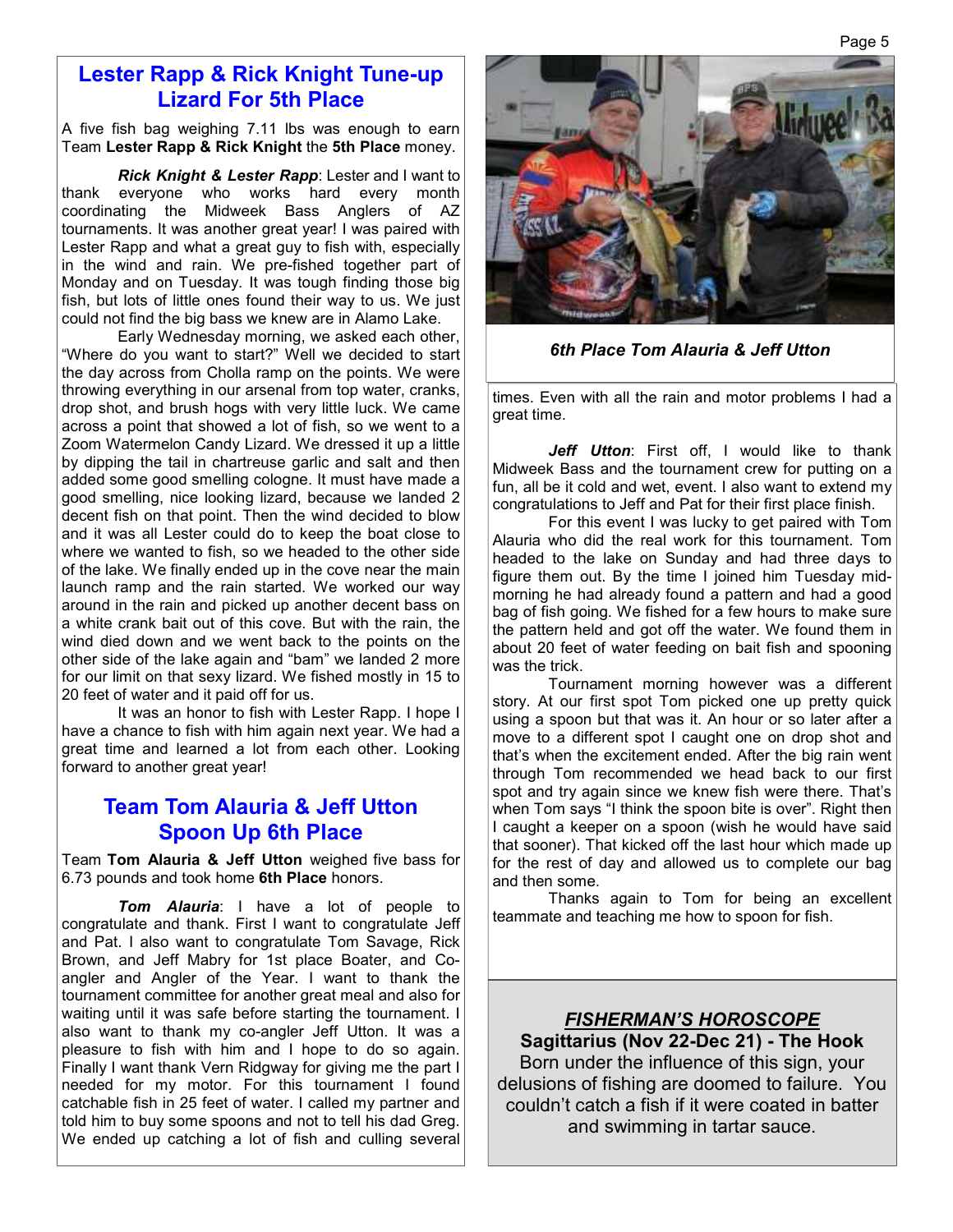#### **Lannes Brock & Richard Brookins 7th Place**

Team **Brock & Brookins** weighed five bass for 6.20 pounds and took home **6th Place** honors.

#### **Team Roger Root & Bob Jolley Work Dam End Of Lake For 8th Place**

Team **Roger Root & Bob Jolley** weighed five bass for 5.90 pounds and took home **6th Place** honors.

**Bob Jolley & Roger Root:** In 8<sup>th</sup> Place the team of Roger Root and Bob Jolley finished with 5.90 lbs for their five fish. Roger and I both pre-fished, but not together. I caught mostly small fish when I pre-fished and didn't have a plan on where to fish on Wednesday. Fortunately Roger did have a plan which got us off to a fast start.

 We fished primarily the main lake towards the dam area where we started out by catching a few crankbait fish but unfortunately lost a solid bass which could have moved us up the standings ladder. We caught our last two keepers and a lot of dinks on a variety of drop shot baits which closed out a cold and rainy day of fishing.

 This was the second time I have fished with Roger and the second time we finished in the money. I hope I can get paired up with him again in the upcoming season and we can keep our streak going.

The weather for fishing stunk but the cook-out was great and many thanks to the volunteers who put on the dinner and helped with the weigh-in.

#### **Fishing Solo John Hawkins Catches 2nd Place 2.65 lb Big Bass**

Team **John Hawkins** managed to bring in the 2nd Place Big Bass all by himself. Even though he had nothing to contribute to the Bass Bites I am sure he enjoyed bring in that bass. (Editor)



*8th Place Bob Jolley & Roger Root* 



*2nd Place Big Fish-John Hawkins* 

#### **Guest Column**  *By Randy Gray*

 This is the big fish from a week long adventure into the Brazil rain forest. We were there November 7 thru November 16 fishing the Rio Negro. It was not a big numbers trip as the river was up too high but 27 fish over 10 pounds were caught. This one hit a 1/2 oz jig. One does not set the hook and fight these fish, one gets hit and you hang on hoping to land the monster. What is shown is 19 pounds and 32 inches long – MY FISH. Everyone should experience the massive power of a big Peacock Bass! The second person in the picture is Carlos our guide.



**Carlos & Randy Gray**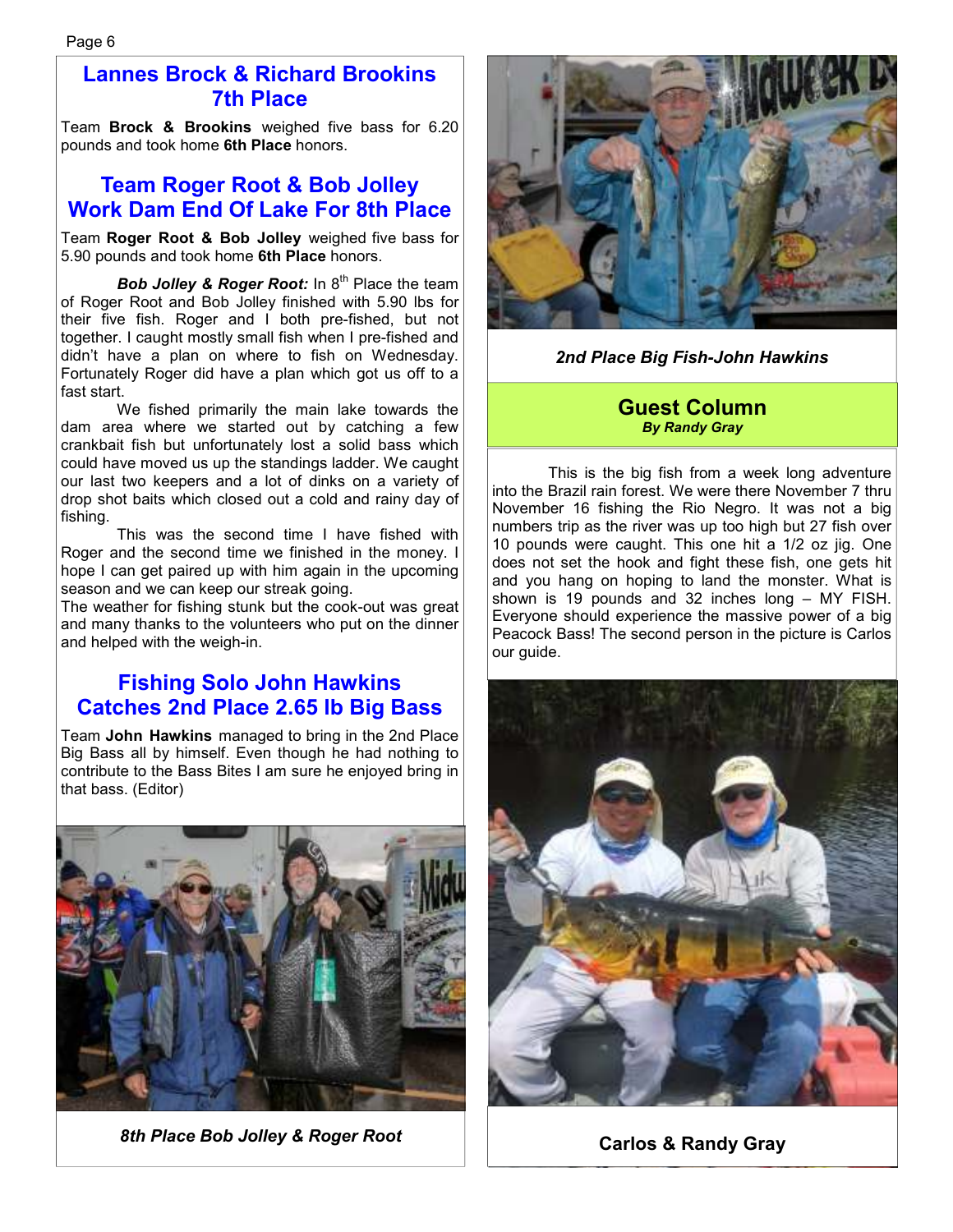